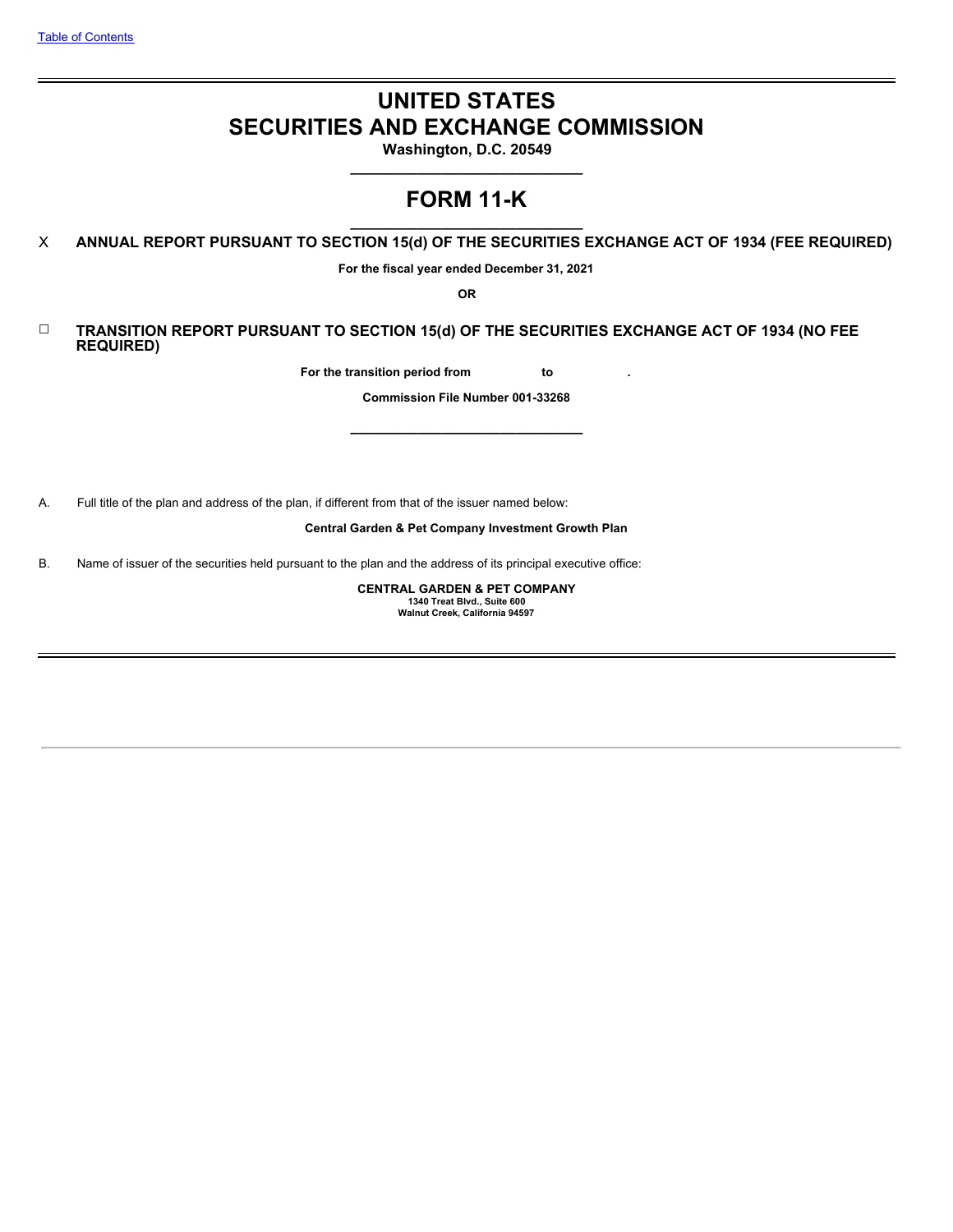$2.$ 

## REQUIRED INFORMATION

## 1. Financial Statements and Supplemental Information

The following documents are filed as part of this report on the pages indicated:

|                                                                                                | Page No.        |
|------------------------------------------------------------------------------------------------|-----------------|
| <b>Report of Independent Registered Public Accounting Firm</b>                                 | $\overline{4}$  |
| Statements of Net Assets Available for Benefits as of December 31, 2021 and 2020               | $\overline{5}$  |
| Statement of Changes in Net Assets Available for Benefits for the Year Ended December 31, 2021 | $6\overline{6}$ |
| <b>Notes to Financial Statements</b>                                                           |                 |
| Supplemental Information<br>Schedule H, Line 4(i)—Schedule of Assets (Held At End of Year)     | <u>13</u>       |
| Exhibit                                                                                        |                 |
| <b>Exhibit 23.1 – Consent of Independent Registered Public Accounting Firm</b>                 | 14              |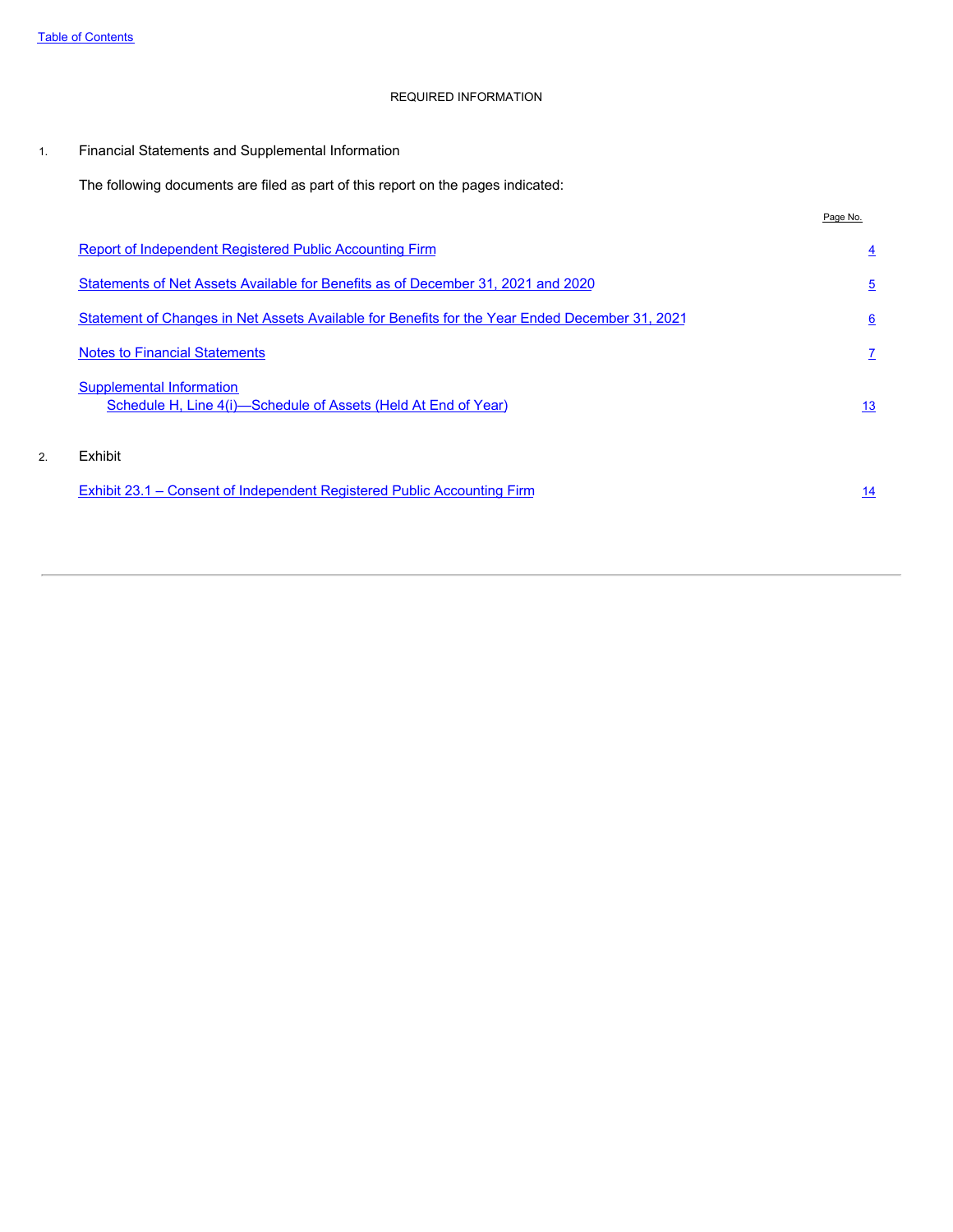## SIGNATURE

Pursuant to the requirements of the Securities Exchange Act of 1934, the trustees (or other persons who administer the employee benefit plan) have duly caused this annual report to be signed on its behalf by the undersigned thereunto duly authorized.

<span id="page-2-0"></span>Date: June 17, 2022 **By:** /s/ Robert Boyce

CENTRAL GARDEN & PET COMPANY INVESTMENT GROWTH PLAN

Robert Boyce Director of Compensation & Benefits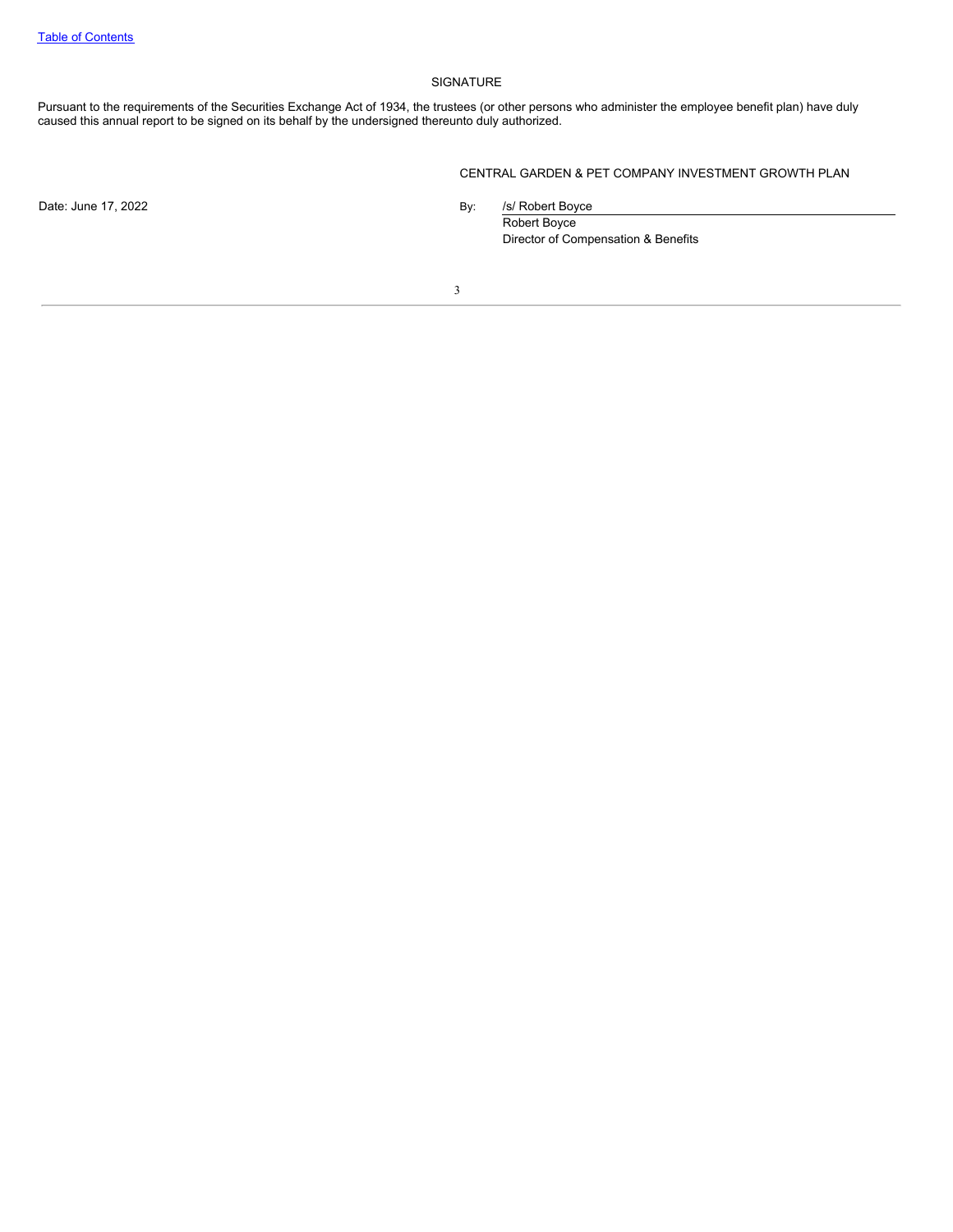## **Report of Independent Registered Public Accounting Firm**

To the Plan Administrator and Participants of Central Garden & Pet Company Investment Growth Plan

#### *Opinion on the Financial Statements*

We have audited the accompanying statements of net assets available for benefits of the Central Garden & Pet Investment Growth Plan (the "Plan") as of December 31, 2021 and 2020, the related statement of changes in net assets available for benefits for the year ended December 31, 2021, and the related notes (collectively referred to as the "financial statements"). In our opinion, the financial statements present fairly, in all material respects, the net assets available for benefits of the Plan as of December 31, 2021 and 2020, and the changes in net assets available for benefits for the year ended December 31, 2021, in conformity with accounting principles generally accepted in the United States of America.

#### *Basis for Opinion*

These financial statements are the responsibility of the Plan's management. Our responsibility is to express an opinion on the Plan's financial statements based on our audits. We are a public accounting firm registered with the Public Company Accounting Oversight Board (United States) ("PCAOB") and are required to be independent with respect to the Plan in accordance with the U.S. federal securities laws and the applicable rules and regulations of the Securities and Exchange Commission and the PCAOB.

We conducted our audits in accordance with the standards of the PCAOB. Those standards require that we plan and perform the audit to obtain reasonable assurance about whether the financial statements are free of material misstatement, whether due to error or fraud. The Plan is not required to have, nor were we engaged to perform, an audit of its internal control over financial reporting. As part of our audits, we are required to obtain an understanding of internal control over financial reporting but not for the purpose of expressing an opinion on the effectiveness of the Plan's internal control over financial reporting. Accordingly, we express no such opinion.

Our audits included performing procedures to assess the risks of material misstatement of the financial statements, whether due to error or fraud, and performing procedures that respond to those risks. Such procedures included examining, on a test basis, evidence regarding the amounts and disclosures in the financial statements. Our audits also included evaluating the accounting principles used and significant estimates made by management, as well as evaluating the overall presentation of the financial statements. We believe that our audits provide a reasonable basis for our opinion.

#### *Opinion on the Supplemental Information*

The supplemental information included in Schedule H, Line 4(i) – Schedule of Assets (Held at End of Year) as of December 31, 2021, has been subjected to audit procedures performed in conjunction with the audit of the Plan's financial statements. The supplemental information is the responsibility of the Plan's management. Our audit procedures included determining whether the supplemental information reconciles to the financial statements or the underlying accounting and other records, as applicable, and performing procedures to test the completeness and accuracy of the information presented in the supplemental information. In forming our opinion on the supplemental information, we evaluated whether the supplemental information, including its form and content, is presented in conformity with the Department of Labor's Rules and Regulations for Reporting and Disclosure under the Employee Retirement Income Security Act of 1974. In our opinion, the supplemental information is fairly stated, in all material respects, in relation to the financial statements as a whole.

/s/ MOSS ADAMS LLP

Campbell, California June 17, 2022

<span id="page-3-0"></span>We have served as the Plan's auditor since 2013.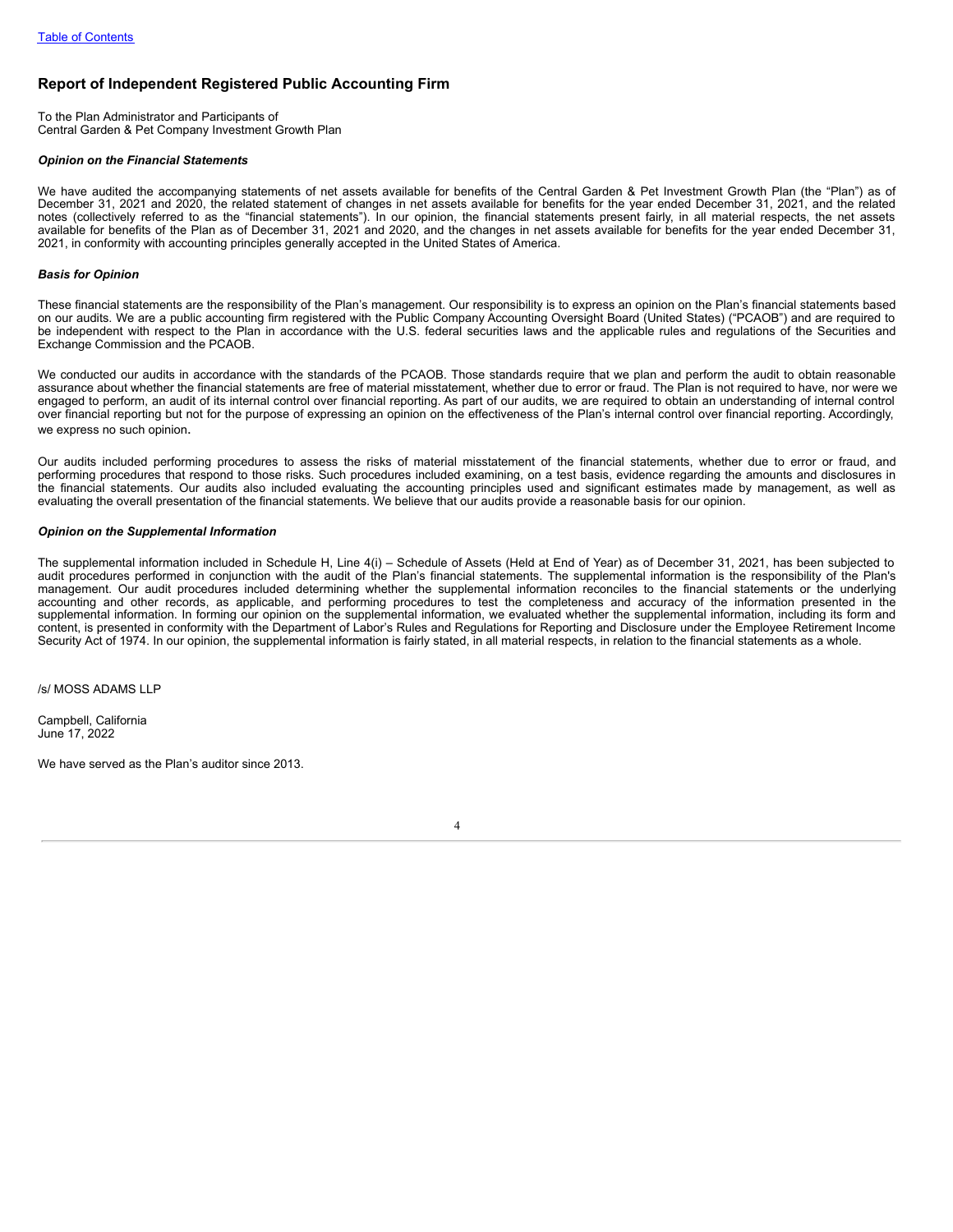#### **CENTRAL GARDEN & PET COMPANY INVESTMENT GROWTH PLAN STATEMENTS OF NET ASSETS AVAILABLE FOR BENEFITS December 31, 2021 and 2020**

|                                          | 2021               | 2020              |
|------------------------------------------|--------------------|-------------------|
| <b>ASSETS</b>                            |                    |                   |
| Investments at fair value                | \$<br>349,301,276  | \$<br>288,457,095 |
| Investments at contract value            | 60,285,181         | 59,160,099        |
|                                          |                    |                   |
| <b>Total investments</b>                 | 409,586,457        | 347,617,194       |
|                                          |                    |                   |
| Receivables                              |                    |                   |
| Notes receivable from participants       | 3,857,554          | 3,914,808         |
| Employer contributions receivable        | 1,668,245          | 1,617,622         |
| Participants contributions receivable    | 139,204            | 131,039           |
|                                          |                    |                   |
| Total receivables                        | 5,665,003          | 5,663,469         |
|                                          |                    |                   |
| <b>NET ASSETS AVAILABLE FOR BENEFITS</b> | \$.<br>415,251,460 | 353,280,663       |
|                                          |                    |                   |

<span id="page-4-0"></span>The accompanying notes are an integral part of these financial statements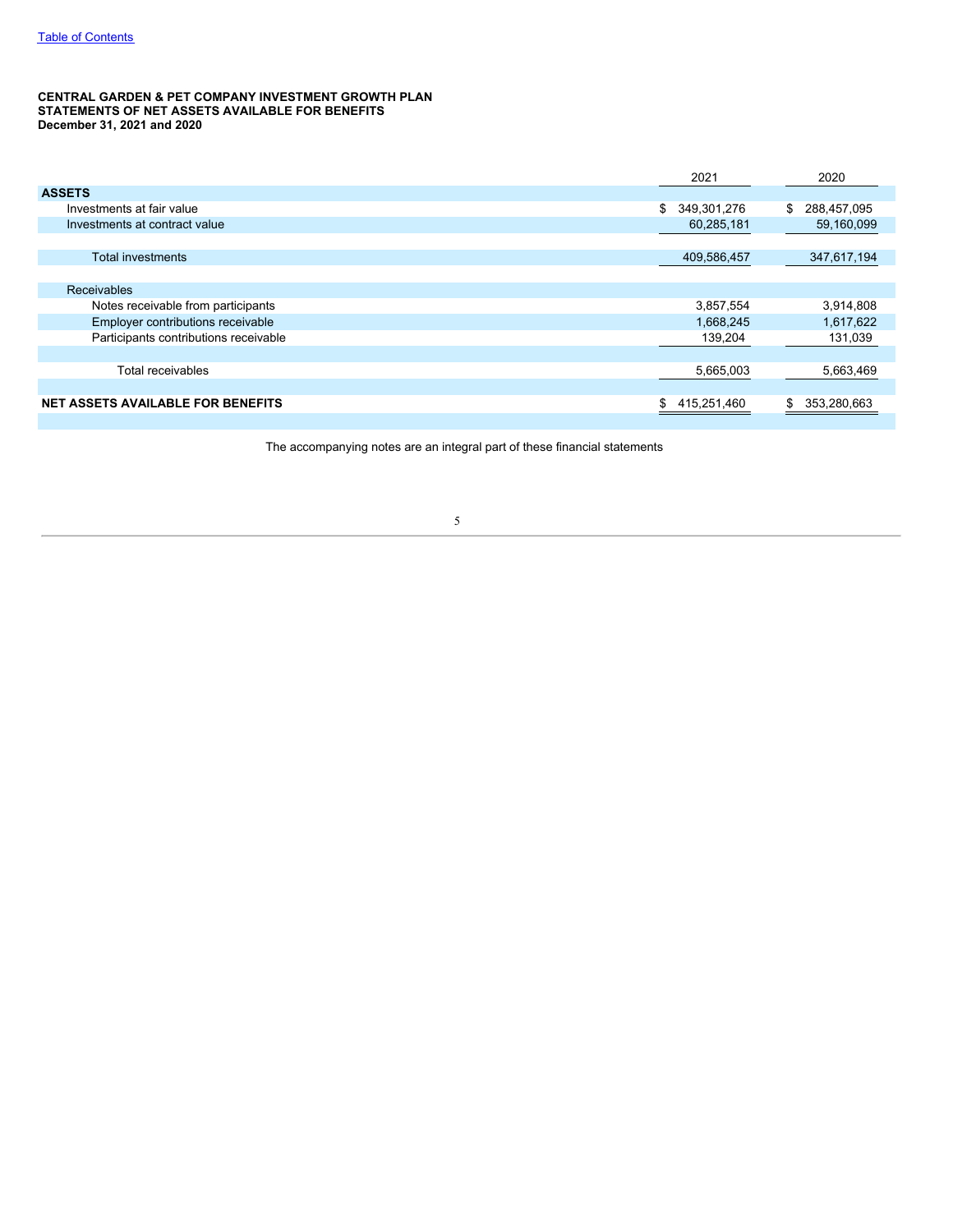#### **CENTRAL GARDEN & PET COMPANY INVESTMENT GROWTH PLAN STATEMENT OF CHANGES IN NET ASSETS AVAILABLE FOR BENEFITS Year Ended December 31, 2021**

| <b>ADDITIONS TO NET ASSETS ATTRIBUTED TO:</b>                      |                   |
|--------------------------------------------------------------------|-------------------|
| Investment income                                                  |                   |
| Net appreciation in fair value of participant-directed investments | \$<br>37,669,799  |
| Dividends and interest                                             | 24,214,205        |
|                                                                    |                   |
| Total investment income                                            | 61,884,004        |
|                                                                    |                   |
| Interest income on notes receivable from participants              | 220,779           |
|                                                                    |                   |
| Contributions                                                      |                   |
| Participants                                                       | 15, 193, 127      |
| Rollover                                                           | 3,023,749         |
| Employer                                                           | 7,807,122         |
|                                                                    |                   |
| <b>Total contributions</b>                                         | 26,023,998        |
|                                                                    |                   |
| <b>Total additions</b>                                             | 88,128,781        |
|                                                                    |                   |
| <b>DEDUCTIONS TO NET ASSETS ATTRIBUTED TO:</b>                     |                   |
|                                                                    |                   |
| Benefits paid to participants                                      | 25,959,998        |
| Administrative and investment expenses                             | 197,986           |
|                                                                    |                   |
| <b>Total deductions</b>                                            | 26, 157, 984      |
|                                                                    |                   |
| NET INCREASE IN NET ASSETS AVAILABLE FOR BENEFITS                  | 61,970,797        |
|                                                                    |                   |
| <b>NET ASSETS AVAILABLE FOR BENEFITS</b>                           |                   |
|                                                                    |                   |
| Beginning of year                                                  | 353,280,663       |
|                                                                    |                   |
| End of year                                                        | \$<br>415,251,460 |
|                                                                    |                   |

<span id="page-5-0"></span>The accompanying notes are an integral part of these financial statements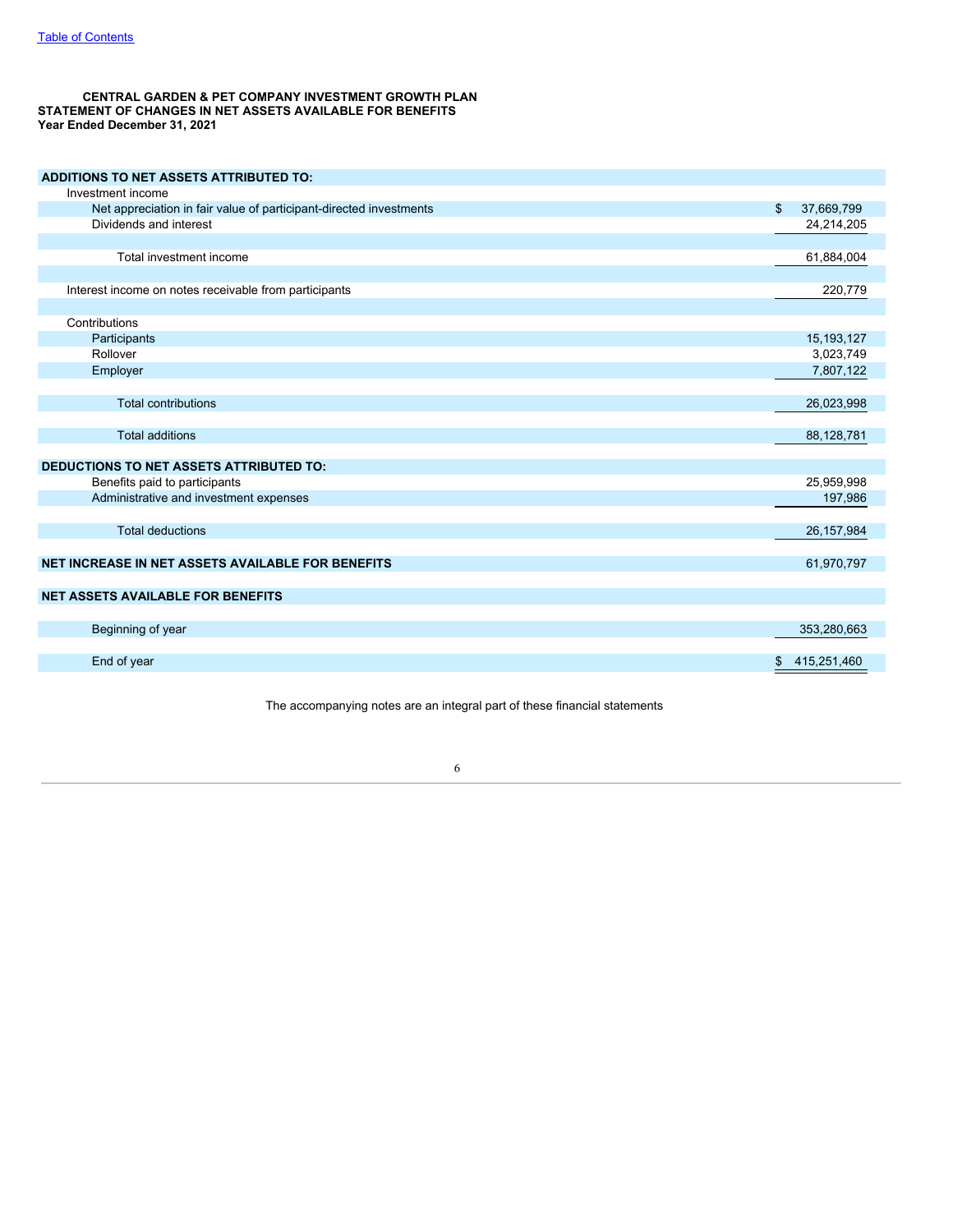## *NOTE 1 – DESCRIPTION OF PLAN*

The following description of the Central Garden & Pet Company Investment Growth Plan (the "Plan") provides only general information. Participants should refer to the summary plan description or plan document, as amended, for a more complete description of plan provisions.

**General** – The Plan is a defined contribution plan that was established to provide benefits to eligible employees, as provided in the plan document. The Plan covers substantially all employees of Central Garden & Pet Company (the "Company") except certain groups of employees, as defined in the plan document. The Plan is subject to provisions of the Employee Retirement Income Security Act of 1974 ("ERISA"). The Company is the Plan's sponsor and serves as plan administrator.

**Eligibility** – Employees of the Company are eligible to participate in the Plan upon reaching age 21 and after completing three months of service on the first day of the next calendar month.

**Participant contributions** – Eligible participants may make pre-tax contributions starting at 1% of their eligible compensation subject to the annual dollar maximum set by the Internal Revenue Service ("IRS"). The contribution limit for highly compensated employees, defined as those whose annual earnings equal at least \$130,000 in 2021, is subject to contribution limits that may vary from year to year. The Company has the right to further limit these contributions to conform to applicable regulations, and as such, has limited the contribution amount for highly compensated employees to \$17,000 in 2021. Unless elected otherwise, eligible participants will be automatically enrolled to contribute 3% of their eligible compensation as pre-tax contributions subject to the IRS limitation. Participants may make a pre-tax contribution from any cash bonus but the deferral election should be made prior to the payment of such cash bonus. Participants may also contribute amounts representing distributions from other qualified plans.

**Employer contributions** – In 2021, the Company matched employee contributions at a rate of 100% of the participant's annual deferral (not to exceed the IRS deferral limits), up to 3% of the participant's salary. The matching contribution is paid at the end of each quarter and may be trued-up at the end of the year. Only those participants employed as of the last day of the quarter are eligible to receive the matching contribution. The Company matching contributions may be made in cash or in shares of the Company's Class A Common Stock, as determined by the Company's Board of Directors. For 2021, the matching contribution was made in shares of the Company's Class A Common Stock.

The Company may elect to contribute a bonus matching contribution on behalf of an eligible class of participants. The bonus matching contribution shall be in the same dollar amount for each eligible participant. The Company may also elect to make a discretionary profit-sharing contribution to the Plan. Such contribution is allocated to all eligible employees in proportion to the participant's eligible compensation. Participants are eligible for the profit-sharing contribution only if they remain employed at the end of the year, unless employment is terminated due to death, disability, or retirement. The Company may also elect to make an additional employer contribution that, if made, is a flat dollar amount allocated to each non-highly compensated employee. The Company did not make a bonus matching or a discretionary profit-sharing contribution, but it did make an employer profit-sharing contribution of \$1,134,500 for the year ended December 31, 2021.

**Participant accounts** – Each participant's account is credited with the participant's contribution, the Company's contributions, if any, and any income, gains, or losses attributable to the investment mix of the account. Participants may direct the investment of their account balances into various investment options offered by the Plan. The benefit to which a participant is entitled is the benefit that can be provided from the participant's vested account.

**Vesting** – Participants are immediately vested in their salary deferrals and voluntary contributions, plus actual earnings thereon. Vesting in Company contributions and earnings thereon is based on years of continuous service and increases in increments of 20% per year until fully vested after five years of credited service.

**Notes receivable from participants** – Participants may borrow up to 50% of their vested account balance, with a minimum borrowing of \$500 and a maximum of \$50,000. Maturities on notes receivable are for a maximum of five years, or, for the purchase of a primary residence, a term to be decided by the plan administrator. Participants are allowed to have only one note receivable outstanding at a time. Notes receivable are secured by the participant's vested balances, bear interest at prime plus 1% at the time of the borrowing, and generally must be repaid from payroll deductions over the loan term. Notes receivable are generally payable in full upon a participant's termination of employment or the occurrence of certain other events. Notes receivable as of December 31, 2021 carry interest rates ranging from 4.25% to 7.50%, with various maturities through June 2031. Notes receivable from participants is measured at the unpaid principal balance plus any accrued but unpaid interest. Delinquent notes receivable are recorded as distributions based on the terms of the plan document. No allowance for credit losses has been recorded as of December 31, 2021 or 2020.

Payment of benefits - While still in service, a participant may generally withdraw his or her vested account balance. Following a participant's death, disability, retirement or other separation from service, all vested amounts held in the Plan for a participant's benefit are payable in a single lump-sum distribution. If a participant's balance is equal to or less than \$1,000, the balance is distributed immediately in a lump-sum cash payment. If the account balance is over \$1,000, the participant may elect either a distribution paid in the form of a lump-sum cash payment, a distribution in Company stock, a direct rollover into another qualified plan, or other distribution methods as described in the plan document.

**Forfeitures** – Forfeitures represent the non-vested portion of a participant's account that is lost upon termination of employment. Forfeitures are retained in the Plan and are used to pay administrative expenses and reduce the Company contribution. As of December 31, 2021 and 2020, forfeited non-vested accounts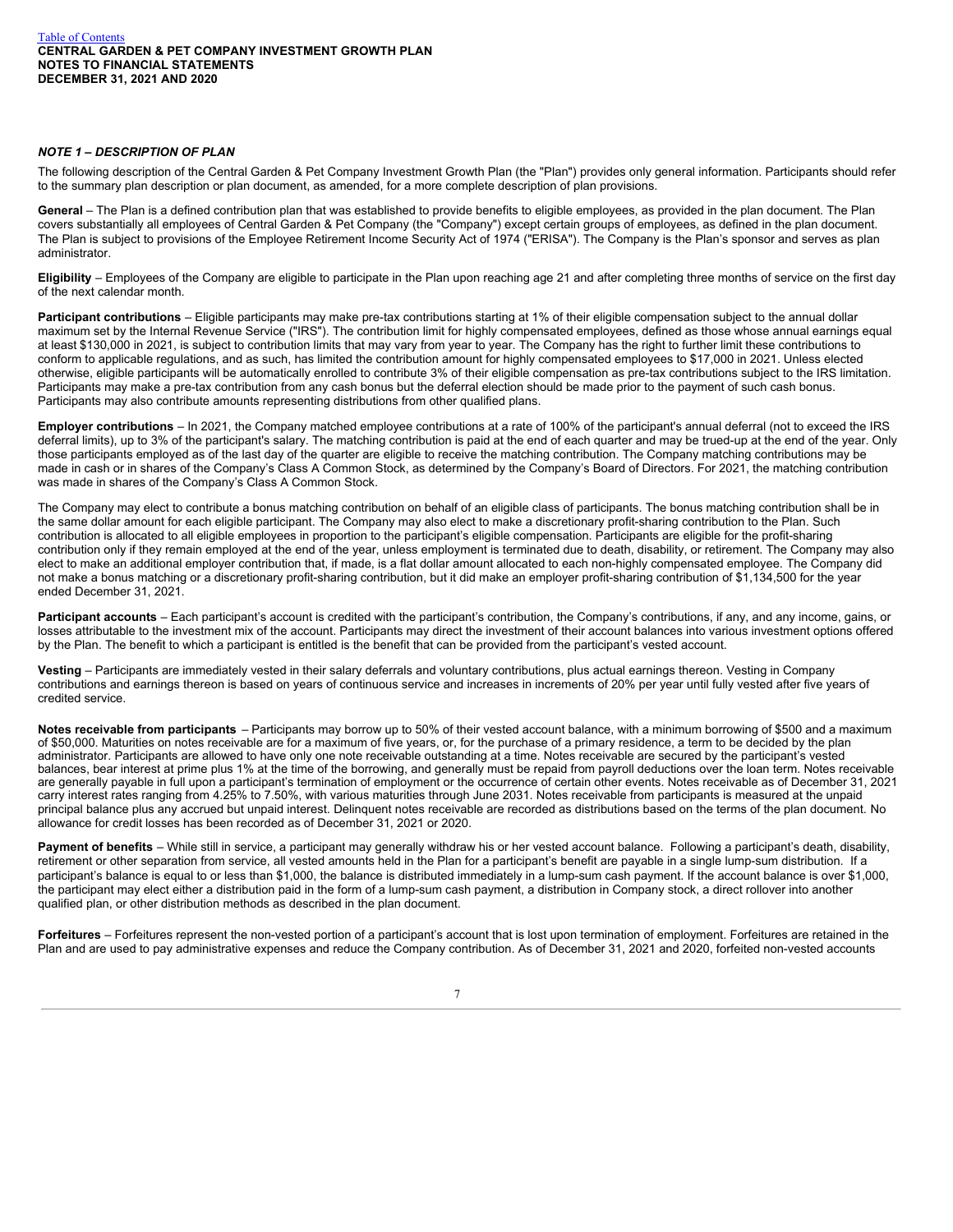#### Table of [Contents](#page-0-0) **CENTRAL GARDEN & PET COMPANY INVESTMENT GROWTH PLAN NOTES TO FINANCIAL STATEMENTS DECEMBER 31, 2021 AND 2020**

totaled \$534,802 and \$420,806, respectively. During 2021, forfeitures of \$274,102 were used to pay administrative expenses and employer contributions. Approximately \$271,000 of forfeitures will be used to fund the 2021 year end true up in 2022.

#### *NOTE 2 – SUMMARY OF SIGNIFICANT ACCOUNTING POLICIES*

**Basis of accounting** – The financial statements are prepared on the accrual method of accounting in accordance with U.S. generally accepted accounting principles ("GAAP").

**Use of estimates** – The preparation of financial statements in conformity with GAAP requires Plan management to make estimates and assumptions that affect the reported amounts of assets and liabilities, and changes therein, and the disclosure of contingent assets and liabilities. Actual results could differ from those estimates.

**Investment valuation** – Investments are stated at fair value, except for the Voya Fixed Accounts, which are stated at contract value. Fair value is the price that would be received to sell an asset or paid to transfer a liability (i.e., the "exit price") in an orderly transaction between market participants at the measurement date. See Note 3 for discussion of fair value measurements.

**Investment contracts** – The Plan holds investment contracts with the Voya Fixed Account and Voya Fixed Account A (collectively, the "Voya Fixed Accounts"), which are maintained under a directed trust with Voya Institutional Trust Company ("Voya"). The Voya Fixed Accounts are fully benefit-responsive investment contracts and do not have any liquidity or redemption restrictions. Investment contracts held by a defined contribution plan are required to be reported at contract value. Contract value is the relevant measurement attribute for that portion of the net assets available for benefits of a defined contribution plan attributable to fully benefit-responsive investment contracts because contract value is the amount participants would receive if they were to initiate permitted transactions under the terms of the Plan.

Contributions to these contracts are maintained in a general account that is credited with earnings on the underlying investment and charged for participant withdrawals and administrative expenses. The contracts are included in the financial statements at contract value as reported to the Plan by Voya. Contract value represents contributions made under the contracts, plus earnings, less participant withdrawals and administrative expenses. Participants may ordinarily direct the withdrawal or transfer of all, or a portion, of their investment at contract value. There are no reserves against contract value for credit risk.

There are no unfunded commitments. Under the terms of the contracts, the Plan sponsor must provide a minimum of 90-days notice to Voya prior to redemption of the contracts.

Certain events might limit the ability of the Plan to transact at contract value with the issuer. Such events include (1) changes to the Plan's prohibition on competing investment options or deletion of equity wash provisions, (2) the failure of the trust to qualify for exemption from federal income taxes or any required prohibited transaction exemption under ERISA, or (3) premature termination of the contract. No events are probable of occurring that might limit the ability of the Plan to transact at contract value with the contract issuers and that also would limit the ability of the Plan to transact at contract value with the participants.

**Income recognition** – Purchases and sales of securities are recorded on a trade-date basis. Dividends are recorded on the ex-dividend date. Interest income is recorded on the accrual basis. The net appreciation or depreciation in the fair value of investments consists of both the realized gains or losses and unrealized appreciation or depreciation of those investments.

**Payment of benefits** – Participant withdrawals and termination payments are recorded when paid.

**Administrative expenses** – Certain expenses incurred for administering the Plan are paid by the Company, except for loan fees, distribution fees, investment consulting fees and certain Plan asset-related fees. The Company also provides administrative services to the Plan at no charge. Administrative expenses and investment advisory fees paid by the Plan for 2021 totaled \$547,862. Investment advisory fees of \$349,876 are netted within investment income on the statement of changes in net assets available for benefits.

#### *NOTE 3 – FAIR VALUE MEASUREMENTS*

The Plan classifies its investments based upon an established fair value hierarchy that prioritizes the inputs to valuation techniques used to measure fair value. The hierarchy gives the highest priority to unadjusted quoted prices in active markets for identical assets or liabilities (Level 1 measurement) and the lowest priority to unobservable inputs (Level 3 measurements). The three levels of the fair value hierarchy are described below:

*Level 1:* Valuations based on quoted prices in active markets for identical assets or liabilities that the Plan has the ability to access.

Level 2: Valuations based on quoted prices in markets that are not active, quotes prices for similar investments in active markets or model-<br>based valuations for which all significant assumptions are observable and can be

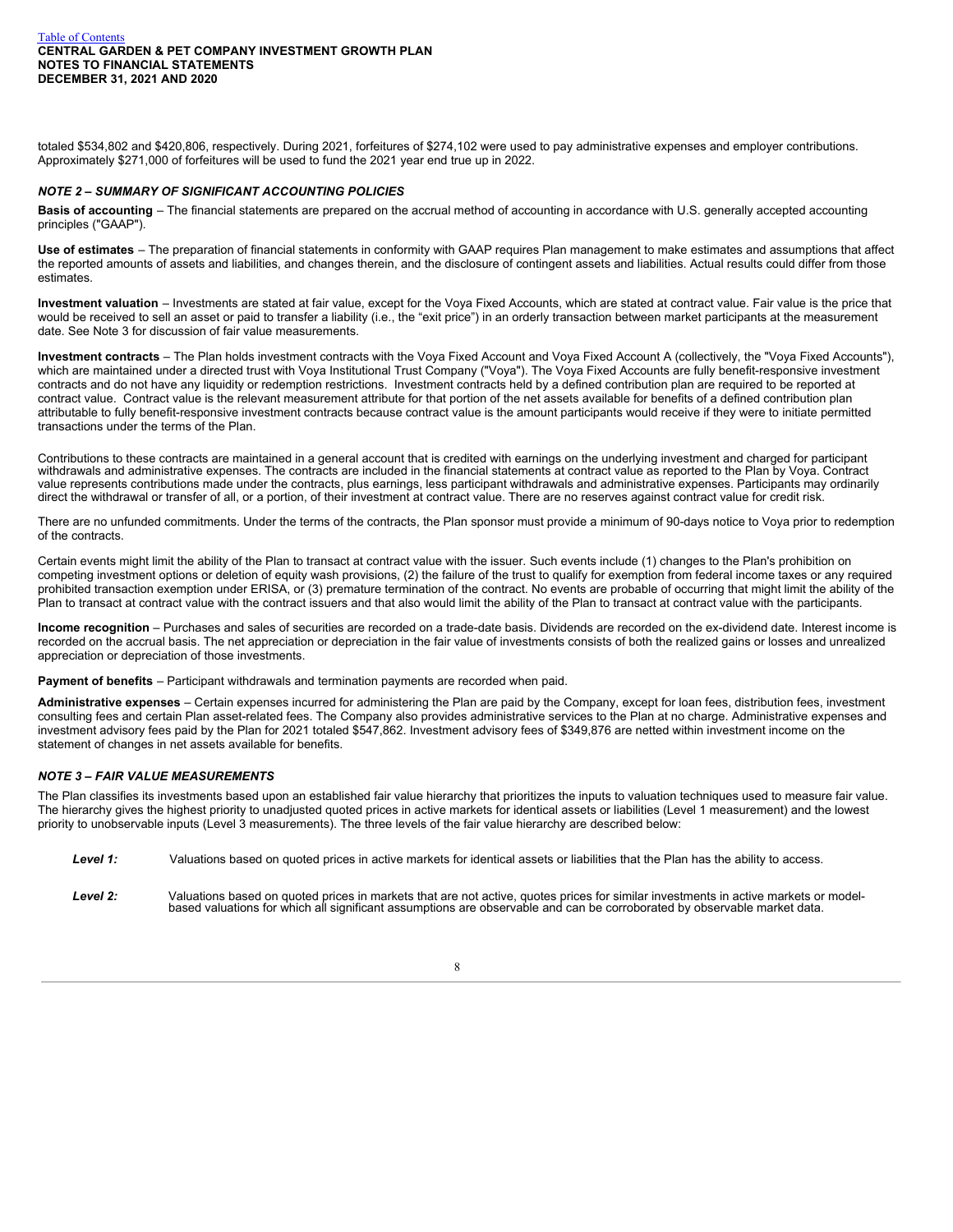Level 3: Valuations based on unobservable inputs that are supported by little or no market activity and are significant to the overall fair value<br>measurement. Values are determined using proprietary pricing models, discoun entities' own judgments and estimations or some other pricing method using unobservable inputs.

A financial instrument's level within the fair value hierarchy is based on the lowest level of any input that is significant to the fair value measurement.

Following are descriptions of the valuation methodologies used for assets measured at fair value. There have been no changes in the methodologies used at December 31, 2021 and 2020.

The fair value of the common stock of the Company is determined by quoted market prices. Accordingly, investments in common stock are classified within Level 1 of the valuation hierarchy.

Shares of registered investment company funds are valued at the net asset value ("NAV") of shares held by the Plan at year-end. The NAV is a quoted price in an active market and is classified within Level 1 of the valuation hierarchy.

The following tables disclose, by level, the fair value hierarchy of the Plan's investments at fair value.

|                                 |             | December 31, 2021        |         |             |  |
|---------------------------------|-------------|--------------------------|---------|-------------|--|
|                                 | Level 1     | Level 2                  | Level 3 | Total       |  |
|                                 |             |                          |         |             |  |
| Registered investment companies | 294,413,949 |                          |         | 294,413,949 |  |
| Common stock                    | 53,434,536  |                          |         | 53,434,536  |  |
| Interest-bearing cash           | 1,452,791   |                          |         | 1,452,791   |  |
|                                 |             |                          |         |             |  |
| Total investments at fair value | 349,301,276 | $\overline{\phantom{0}}$ |         | 349,301,276 |  |

|                                 |             | December 31, 2020 |   |  |         |             |
|---------------------------------|-------------|-------------------|---|--|---------|-------------|
|                                 | Level 1     | Level 2           |   |  | Level 3 | Total       |
| Registered investment companies | 246,248,402 |                   |   |  |         | 246,248,402 |
| Common stock                    | 41,076,567  |                   |   |  |         | 41,076,567  |
| Interest-bearing cash           | 1,132,126   |                   | _ |  |         | 1,132,126   |
|                                 |             |                   |   |  |         |             |
| Total investments at fair value | 288,457,095 |                   |   |  | –       | 288,457,095 |

#### *NOTE 4 – TAX STATUS*

The Company adopted the Bryan Cave LLP Volume Submitter Defined Contribution Plan Profit Sharing/401(k) Plan (the "Prototype Plan"). The Prototype Plan has received an opinion letter from the IRS dated March 31, 2014, stating that the written form of the underlying prototype is qualified under Section 401 of the Internal Revenue Code ("IRC"), and that any employer adopting this form of the plan will be considered to have qualified under Section 401 of the IRC. Therefore, the related trust is exempt from taxation. Once qualified, the Plan is required to operate in conformity with the IRC to maintain its qualification. The plan administrator believes the Plan is currently being operated in compliance with the applicable requirements of the IRC and, therefore, believes that the Plan is qualified and the related trust is tax exempt.

GAAP requires Plan management to evaluate tax positions taken by the Plan and recognize a tax liability (or asset) if the Plan has taken an uncertain position that, more likely than not, would not be sustained upon examination by the IRS. The Plan administrator has analyzed the tax positions taken by the Plan, and has concluded that as of December 31, 2021, there are no uncertain positions taken or expected to be taken that would require recognition of a liability (or asset) or disclosure in the financial statements. The Plan is subject to routine audits by taxing jurisdictions. However, there are currently no audits for any tax period in progress.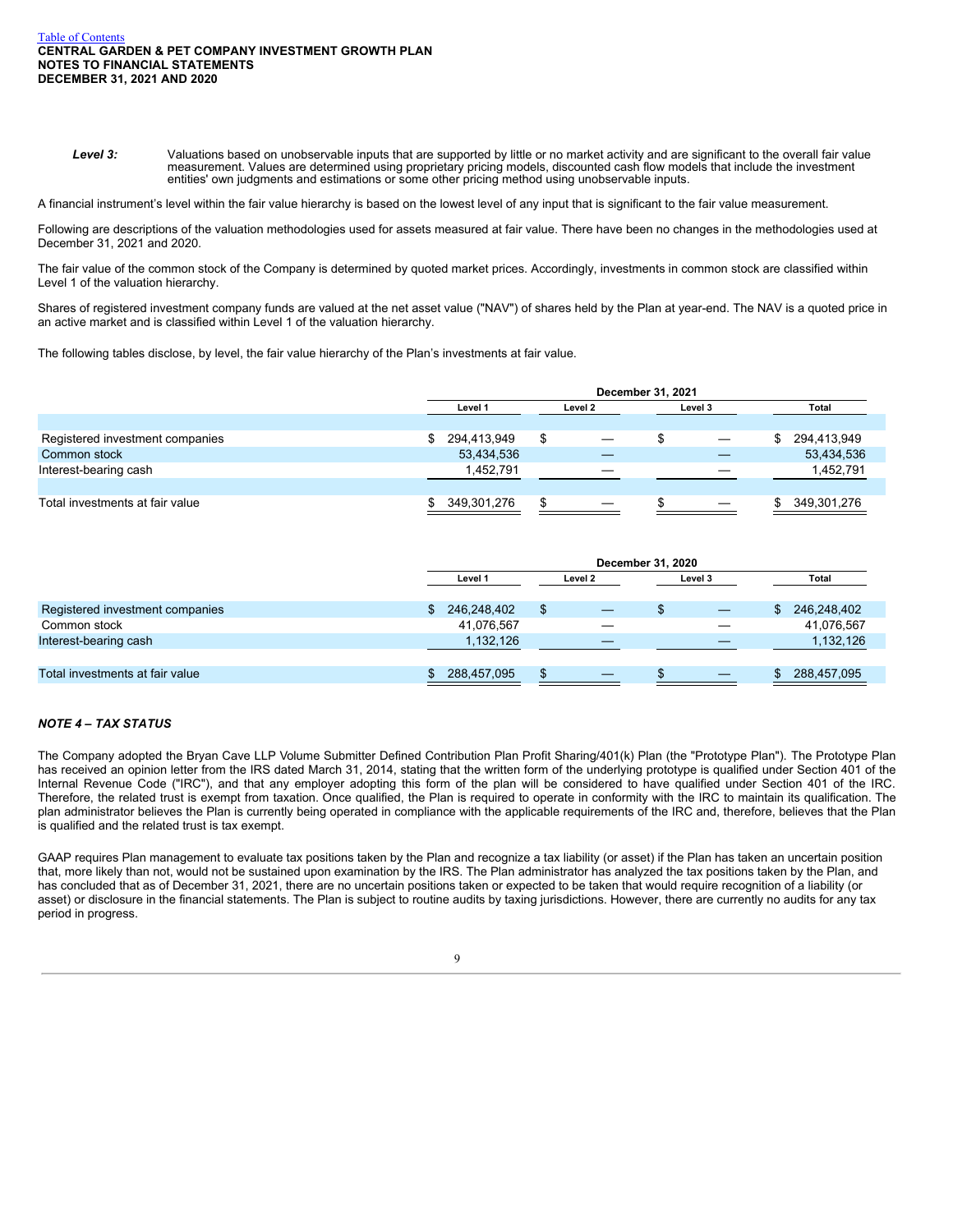#### *NOTE 5 – RISKS AND UNCERTAINTIES*

The participants invest in various investment securities. Investment securities are exposed to various risks, such as market, interest rate and credit risk. It is reasonably possible that given the level of risk associated with investment securities, changes in the near term could materially affect a participant's account balance and the amounts reported in the statement of net assets available for benefits.

As of June 15, 2022, the price of the Company's common stock was \$42.14 per share and the price of the Company's Class A common stock was \$39.52 per share, which represents an decrease of approximately 20% and 17%, respectively, from the prices of the Company's common stock and Class A common stock of \$52.63 per share and \$47.85 per share, respectively, as of December 31, 2021.

#### *NOTE 6 – PARTY-IN-INTEREST TRANSACTIONS*

As allowed by the Plan, participants may elect to invest their salary deferral contributions and employer matching contributions in the Company's common stock. The aggregate investment in the Company's common stock was as follows:

|                              |                         | December 31, 2021<br>December 31, 2020 |                         |                   |  |  |
|------------------------------|-------------------------|----------------------------------------|-------------------------|-------------------|--|--|
|                              | <b>Number of Shares</b> | <b>Fair Value</b>                      | <b>Number of Shares</b> | <b>Fair Value</b> |  |  |
| Central Garden & Pet Company |                         |                                        |                         |                   |  |  |
| Class A Common Stock         | 1,090,482               | \$52,179.574                           | 1.104.166               | \$40.114.367      |  |  |
| Central Garden & Pet Company |                         |                                        |                         |                   |  |  |
| Common Stock                 | 23.845                  | 1.254.962                              | 24.921                  | 962.200           |  |  |
|                              |                         | \$ 53,434,536                          |                         | \$41,076,567      |  |  |

Plan investments include shares of registered investment company funds managed by Voya Financial Inc., an affiliate of Voya. Any purchases and sales of these funds are performed in the open market at fair value. As Voya is the custodian and trustee of the Plan, transactions with this entity qualify as exempt party-in-interest transactions.

## *NOTE 7 – PLAN TERMINATION*

Although it has not expressed any intention to do so, the Company has the right to terminate the Plan and discontinue its contributions at any time. If the Plan is terminated, amounts allocated to a participant's account become fully vested.

## *NOTE 8 – RECONCILIATION TO FORM 5500*

The financial statements are prepared on the accrual basis of accounting, while the Form 5500 is prepared on cash basis of accounting.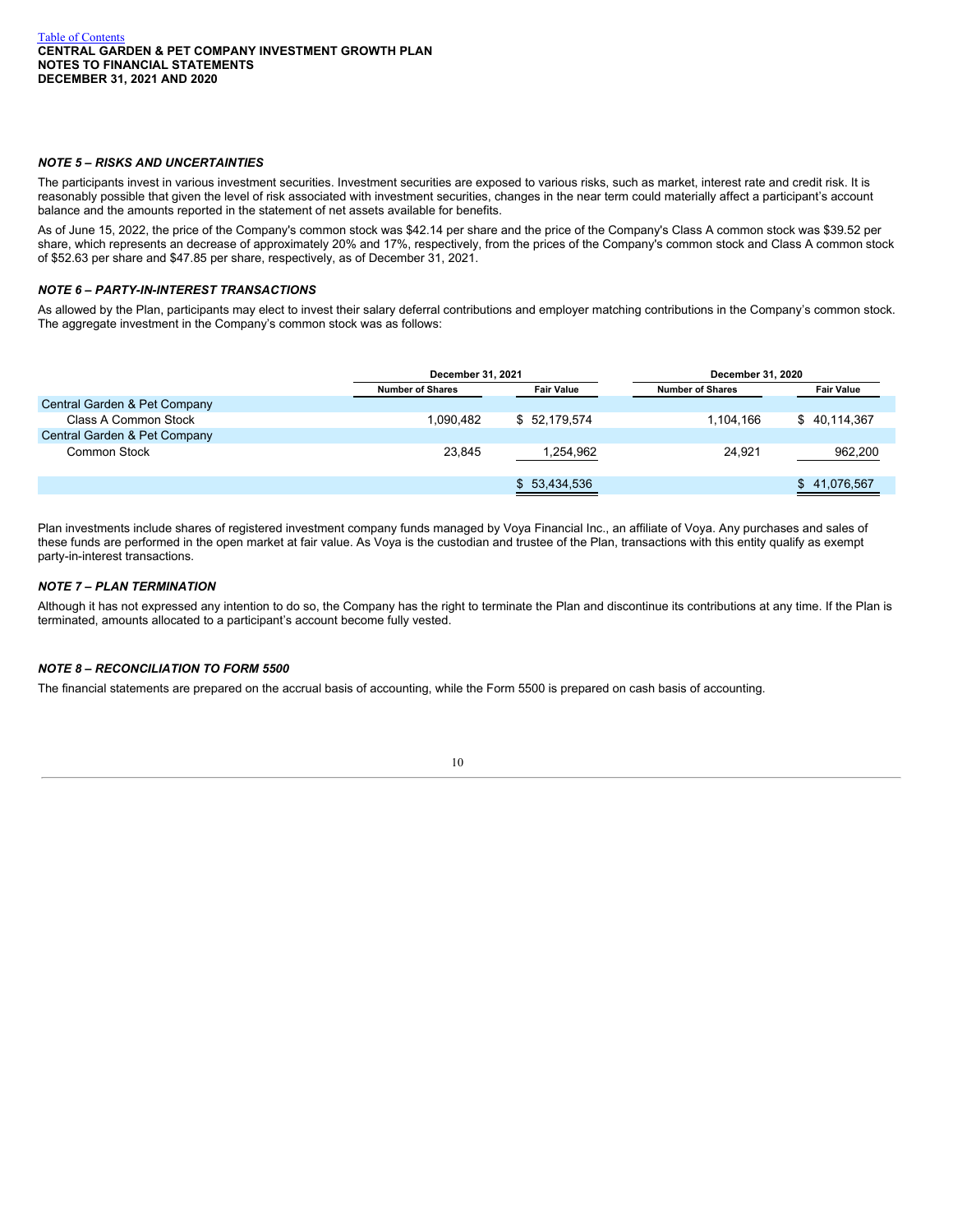#### Table of [Contents](#page-0-0) **CENTRAL GARDEN & PET COMPANY INVESTMENT GROWTH PLAN NOTES TO FINANCIAL STATEMENTS DECEMBER 31, 2021 AND 2020**

The following is a reconciliation of net assets available for benefits per the financial statements to the Form 5500 as of December 31, 2021 and 2020:

|                                                                | 2021        | 2020        |
|----------------------------------------------------------------|-------------|-------------|
| Net assets available for benefits per the financial statements | 415.251.460 | 353.280.663 |
| Less contributions receivable, end of year                     |             |             |
| Employer                                                       | (1,668,245) | (1,617,622) |
| Participants                                                   | (139, 204)  | (131, 039)  |
|                                                                |             |             |
| Net assets available for benefits per Form 5500                | 413.444.011 | 351,532,002 |
|                                                                |             |             |

The following is a reconciliation of contributions per the financial statements to the Form 5500 for the year ended December 31, 2021:

| Contributions per the financial statements      | 26,023,998  |
|-------------------------------------------------|-------------|
| Add contributions receivable, beginning of year |             |
| Employer                                        | 1,617,622   |
| Participants                                    | 131,039     |
| Less contributions receivable, end of year      |             |
| Employer                                        | (1,668,245) |
| Participants                                    | (139, 204)  |
|                                                 |             |
| Contributions per the Form 5500                 | 25,965,210  |

## *NOTE 9 – SUBSEQUENT EVENTS*

Effective January 1, 2022, the following three plans merged into the Plan:

<span id="page-10-0"></span>

| Legal Plan Name                           | <b>Amount Merged to Plan</b> |
|-------------------------------------------|------------------------------|
| Segrest, Inc 401(k) P/S Plan and Trust    | 3.217.649                    |
| Plantation Products, LLC 401(k) Plan      | 2,092,722                    |
| D&D Commodities, Ltd. 401(k) Plan & Trust | 5.923.398                    |
|                                           |                              |
| Total                                     | 11,233,769                   |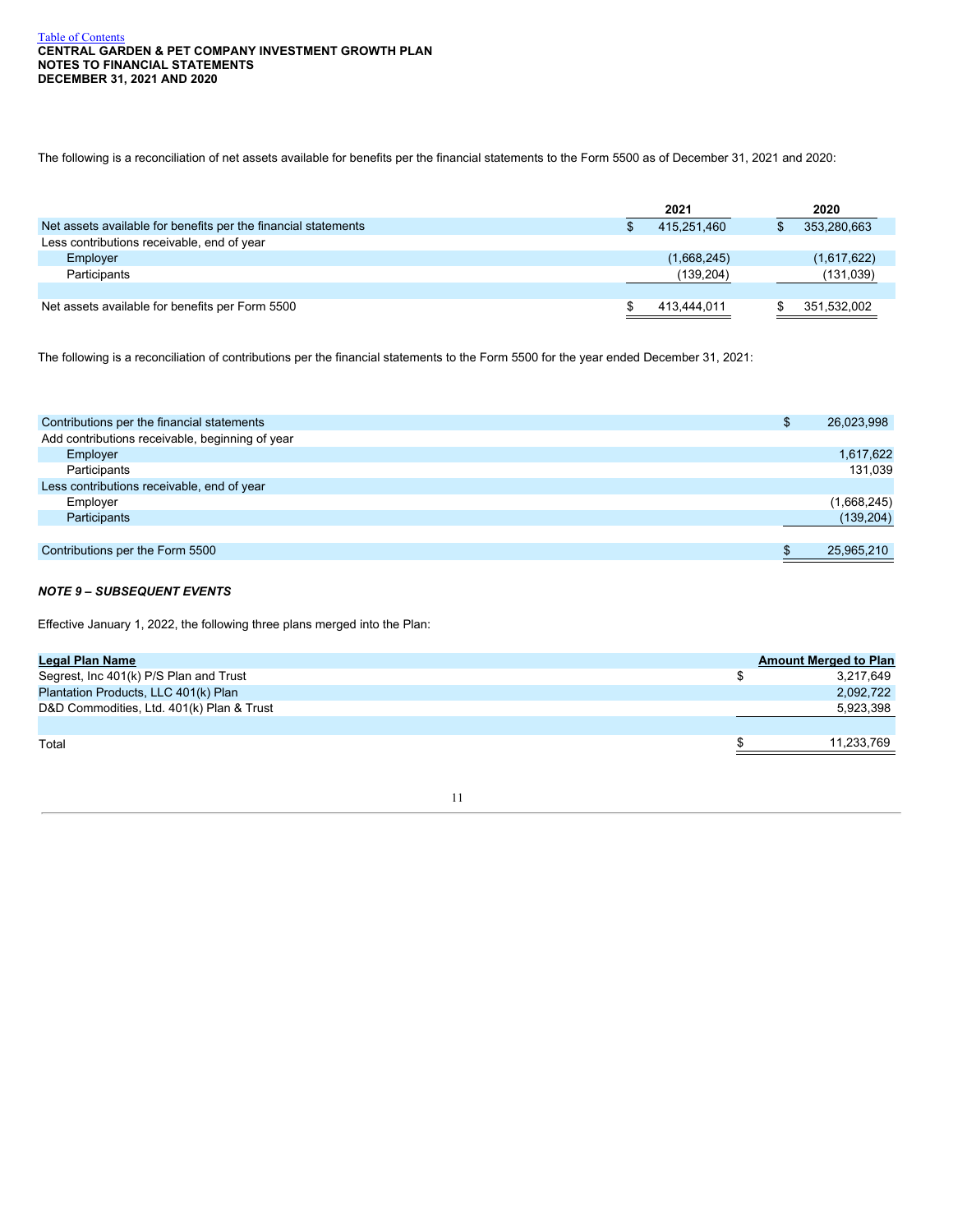## <span id="page-11-0"></span>**SUPPLEMENTAL INFORMATION**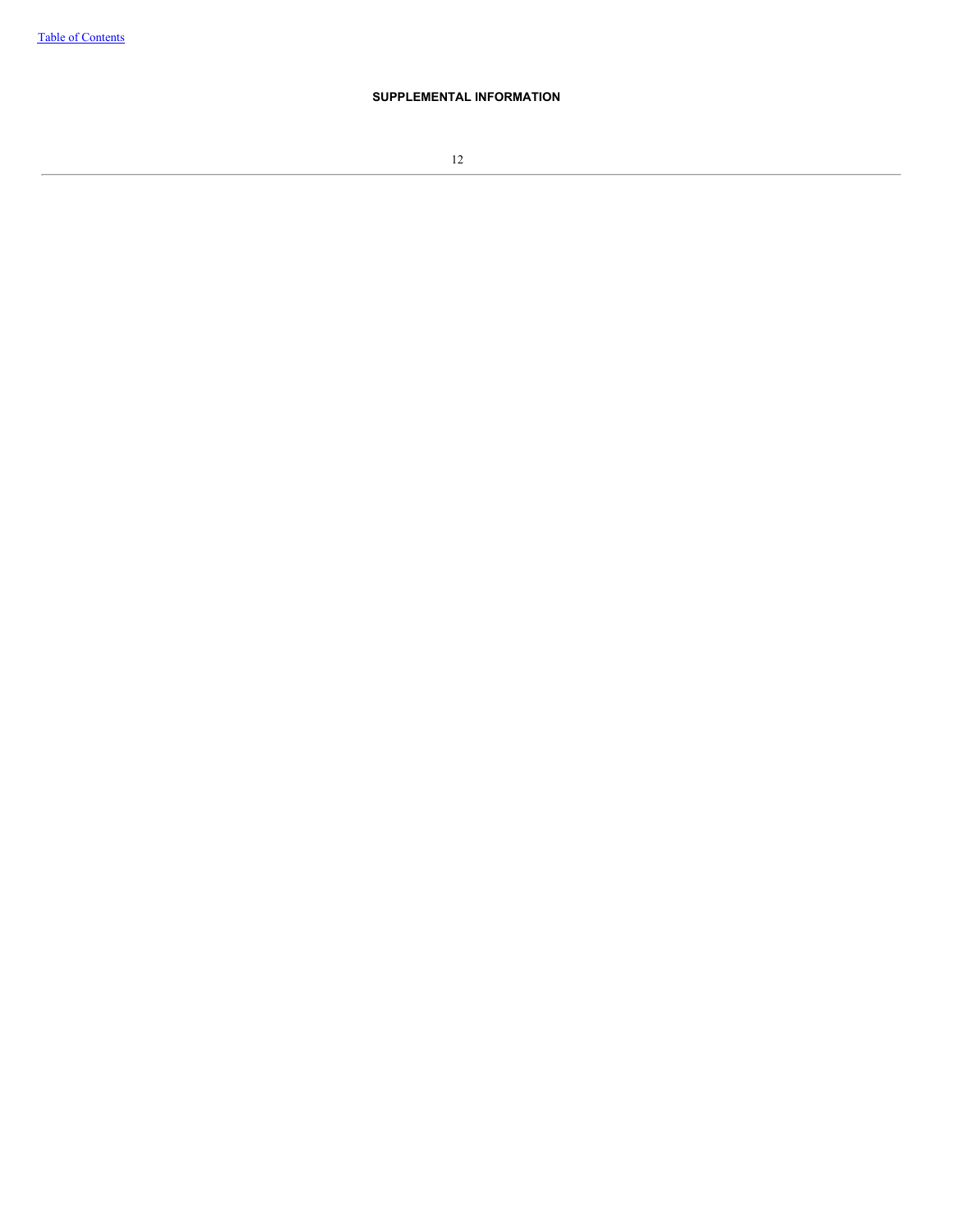**CENTRAL GARDEN & PET COMPANY INVESTMENT GROWTH PLAN SCHEDULE H, LINE 4(i)—SCHEDULE OF ASSETS (HELD AT END OF YEAR) DECEMBER 31, 2021**

Employer identification number: 68-0275553 Plan number: 001 Schedule H, Line 4(i)

| (a)     | (b)<br>Identity of issue, borrower,<br>lessor, or similar party        | (c)<br>Description of investment, including maturity date, rate of interest,<br>collateral, par, or maturity value | (e)<br>Current<br>value |
|---------|------------------------------------------------------------------------|--------------------------------------------------------------------------------------------------------------------|-------------------------|
|         | Investments at fair value:                                             |                                                                                                                    |                         |
|         | Registered Investment Companies                                        |                                                                                                                    |                         |
|         | American Funds EuroPacific Growth Fund R5                              | Registered investment company                                                                                      | \$<br>18,547,404        |
|         | Cohen & Steers Real Estate Securities Fund, Inc. Class Institutional   | Registered investment company                                                                                      | 2,397,830               |
|         | JPMorgan Small-Cap Value Fund R6                                       | Registered investment company                                                                                      | 9,525,079               |
|         | Lord Abbett Income Fund F                                              | Registered investment company                                                                                      | 5,138,255               |
|         | Massachusetts Investors Growth Stock Fund R4                           | Registered investment company                                                                                      | 36,560,262              |
|         | Principal Mid-Cap S&P 400 Institutional Fund R4                        | Registered investment company                                                                                      | 10,210,740              |
|         | Putnam Large Cap Value Fund Class Y                                    | Registered investment company                                                                                      | 15,290,779              |
|         | T.Rowe Price Dividend Growth Fund                                      | Registered investment company                                                                                      | 10,948,216              |
|         | T.Rowe Price Mid-Cap Growth Fund Advisor                               | Registered investment company                                                                                      | 9,944,656               |
|         | T.Rowe Price Retirement Balanced Fund                                  | Registered investment company                                                                                      | 2,588,726               |
|         | T. Rowe Price Retirement Income 2010 Fund Advisor                      | Registered investment company                                                                                      | 973,852                 |
|         | T. Rowe Price Retirement Income 2015 Fund Advisor                      | Registered investment company                                                                                      | 570,657                 |
|         | T. Rowe Price Retirement Income 2020 Fund Advisor                      | Registered investment company                                                                                      | 2,970,005               |
|         | T. Rowe Price Retirement Income 2025 Fund Advisor                      | Registered investment company                                                                                      | 4,760,164               |
|         | T. Rowe Price Retirement Income 2030 Fund Advisor                      | Registered investment company                                                                                      | 4,785,342               |
|         | T.Rowe Price Retirement Income 2035 Fund Advisor                       | Registered investment company                                                                                      | 4,891,029               |
|         | T. Rowe Price Retirement Income 2040 Fund Advisor                      | Registered investment company                                                                                      | 3,327,470               |
|         | T. Rowe Price Retirement Income 2045 Fund Advisor                      | Registered investment company                                                                                      | 3,468,615               |
|         | T. Rowe Price Retirement Income 2050 Fund Advisor                      | Registered investment company                                                                                      | 2,242,986               |
|         | T.Rowe Price Retirement Income 2055 Fund Advisor                       | Registered investment company                                                                                      | 2,038,260               |
|         | T. Rowe Price Retirement Income 2060 Fund Advisor                      | Registered investment company                                                                                      | 808,872                 |
|         | T. Rowe Price Retirement Income 2065 Fund Advisor                      | Registered investment company                                                                                      | 35.080                  |
|         | Vanguard Institutional Index Fund                                      | Registered investment company                                                                                      | 52,691,912              |
|         | Vanguard Small-Cap Index Fund Admiral                                  | Registered investment company                                                                                      | 15,196,755              |
|         | Fidelity Advisor International Small-Cap Fund I                        | Registered investment company                                                                                      | 3,144,600               |
|         | Voya GNMA Income Fund A                                                | Registered investment company                                                                                      | 10,735,389              |
|         | Voya Government Money Market Fund                                      | Registered investment company                                                                                      | 545,553                 |
|         | Voya T.Rowe Price Capital Appreciation Portfolio - Institutional Class | Registered investment company                                                                                      | 60,075,461              |
|         |                                                                        |                                                                                                                    | 294,413,949             |
| $\star$ | Central Garden & Pet Company Stock Fund A:                             |                                                                                                                    |                         |
|         | Central Garden & Pet Class A Common Stock                              | <b>Class A Common Stock</b>                                                                                        | 52,179,574              |
|         | Interest-bearing cash                                                  | Interest-bearing cash                                                                                              | 1,413,228               |
|         | Total Central Garden & Pet Stock Fund A                                |                                                                                                                    | 53,592,802              |
|         | Central Garden & Pet Company Stock Fund:                               |                                                                                                                    |                         |
|         | Central Garden & Pet Company Stock                                     | <b>Common Stock</b>                                                                                                | 1,254,962               |
|         | Interest-bearing cash                                                  | Interest-bearing cash                                                                                              | 39,563                  |
|         | <b>Total Central Garden &amp; Pet Stock Fund</b>                       |                                                                                                                    | 1,294,525               |
|         |                                                                        |                                                                                                                    |                         |
|         | Investments at contract value:                                         |                                                                                                                    |                         |
|         | Voya Fixed Account                                                     | Guaranteed investment contract                                                                                     | 32,800,770              |
|         | Voya Fixed Account A                                                   | Guaranteed investment contract                                                                                     | 27,484,411              |
|         |                                                                        |                                                                                                                    | 60,285,181              |
|         |                                                                        | Interest rates between 4.25% and 7.50%, maturing through June                                                      |                         |
|         | Participant loans                                                      | 2031                                                                                                               | 3,857,554               |
|         |                                                                        |                                                                                                                    | \$<br>413,444,011       |
|         | Indicates party-in-interest as defined by ERISA                        |                                                                                                                    |                         |

Column (d) information was omitted as all investments are participant directed